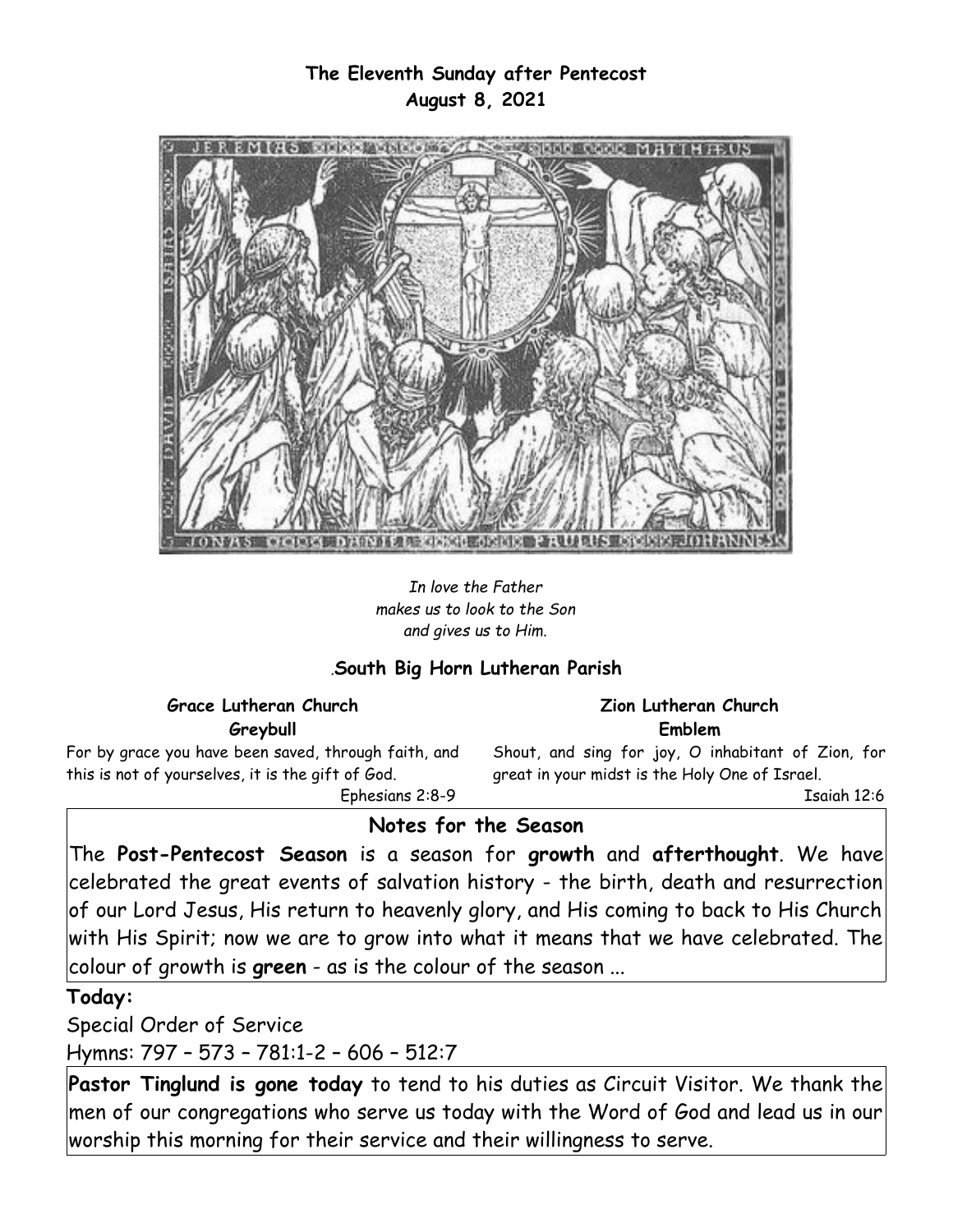# **Just so we do not forget:**

*Our Father, who art in heaven. What does this mean?*

With these words God tenderly invites us to believe that He is our true Father and that we are His true children, so that with all boldness and confidence we may ask Him as dear children ask their dear Father. *Of the Small Catechism*

**This is our faith** *– from the Confessions of our Church*

In order that troubled hearts may have a firm, sure consolation, and also in order that due honour be given to Christ's merit and God's grace, the Scriptures teach that the righteousness of faith before God consists only in the gracious reconciliation or the forgiveness of sins, which is presented to us out of pure grace, only for the sake of the merit of the Mediator, Christ, which is received through faith alone in the Gospel promise. *Formula Concord,* the *Solid Declaration*

**Services of penitence and prayer** at Grace on Friday nights at 7 pm. in response to the Wuhan Virus and other current threats to the peace and freedom of the Church of Christ, and the well-being of people in the country and in the community.

**Saturday Evening Communion Worship** at Grace at upon request. Please call the Parsonage by Friday evening if you wish to attend.

**Wyoming District Newsletters** are available for you to pick up in the Narthex.

**A Life Thought from Lutherans For Life:** Jesus gave His flesh for the life of the world (John 6:51). For the lives of unborn persons or incapacitated ones? For the life of the world. For neighbors with congenital deformities or chronic disabilities? For the life of the world. For those who can't clothe themselves yet or who can't bathe themselves anymore? For the life of the world. For those who have promoted assisted suicide or participated in abortion? For the life of the world!

**A Stewardship Thought for the Sunday:** Part of our readings for today is Ephesians 4:28 – "Let the thief no longer steal, but rather let him labor, doing honest work with his own hands, so that he may have something to share with anyone in need." God gives us honest work to do so that we can be a blessing to others. That's how so many of God's blessings go. He gives to us so that we in turn can be a blessing to others. He graciously calls us into the midst of His own work in the world.

*From the LCMS Stewardship Ministry*

**The Grace website is down, and may still be,** so that it has been impossible to place updates. The most recent sermons and bulletins can, however, still be viewed at the Zion website.